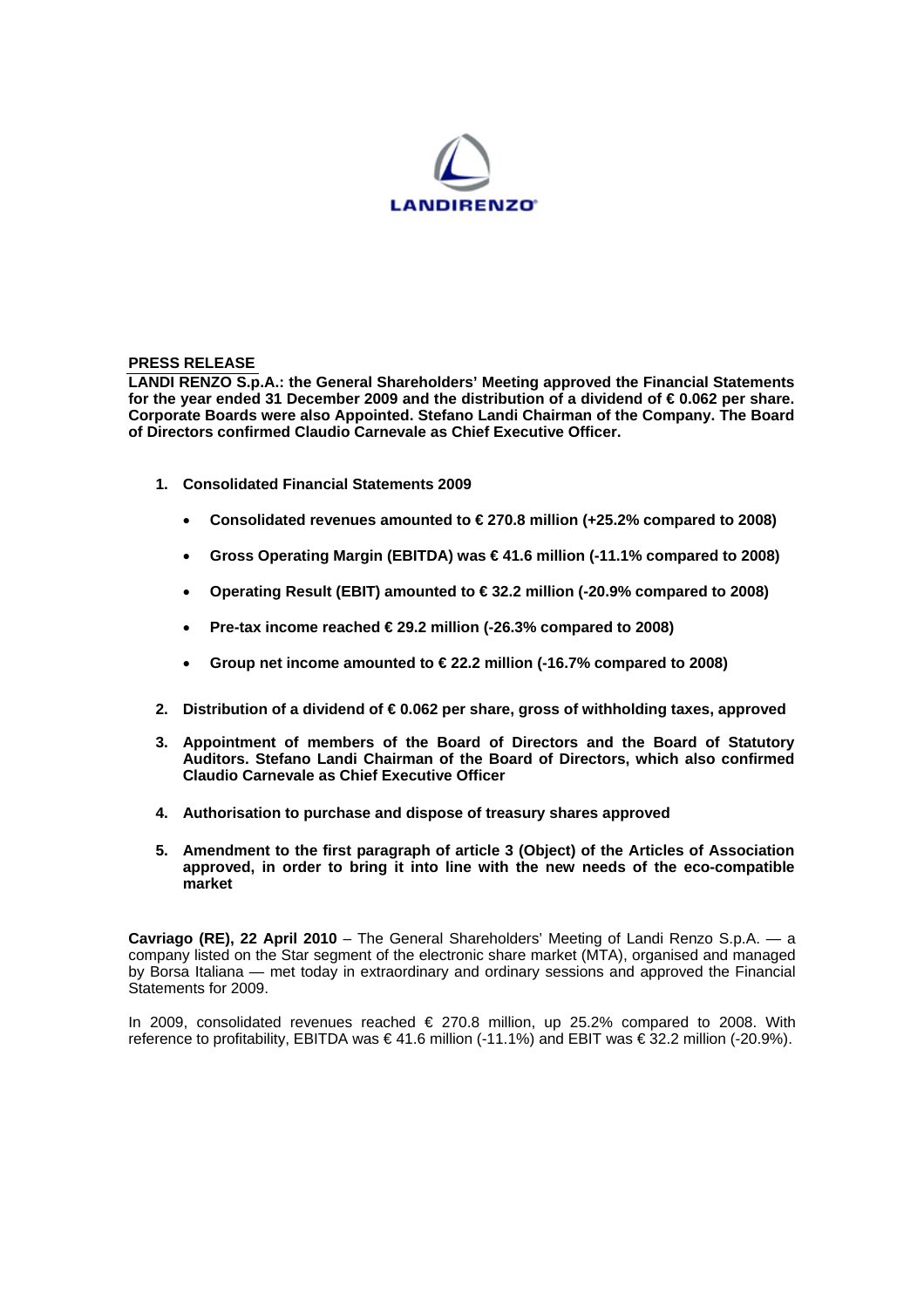

Pre-tax income was € 29.2 million, down by 26.3% compared to € 39.7 million for 2008. Group's net income decreased by 16.7%, to  $\in$  22.2 million. These results were severely affected by the one-off costs to strengthen services rendered to car makers.

Group's net financial position was negative at  $\epsilon$  41.1 million compared to a negative net financial position of € 6.5 million at 31 December 2008.

### **Dividend Distribution**

The Shareholders' Meeting approved the distribution of a dividend of  $\epsilon$  0.062, gross of withholding taxes, per share, with ex-dividend date No. 3 on 3 May 2010 and payment as of 6 May 2010.

#### **Members of the Board of Directors and the Board of Statutory Auditors appointed Stefano Landi Chairman of the Company. The Board of Directors confirmed Claudio Carnevale as Chief Executive Officer.**

Today, the General Shareholders' Meeting of Landi Renzo S.p.A. appointed the Board of Directors, after setting the number of its members at seven, and the Board of Statutory Auditors for the threeyear period 2010-2012, based on the only list presented by the shareholders Girefin S.p.A., which holds 54.66% of the share capital bearing voting rights, and Gireimm Srl, which holds 4.44% of the share capital bearing voting rights.

In detail, the following were appointed as members of the Board of Directors: Stefano Landi (Chairman), Giovannina Domenichini, Claudio Carnevale, Carlo Coluccio, Alessandro Ovi, Tomaso Tommasi di Vignano and Carlo Alberto Pedroni.

It is further noted that Directors Ovi and Tommasi di Vignano declared they meet the requisites of independent directors as defined by articles 147-*ter*, paragraph 4, and 148, paragraph 3, of the Consolidated Finance Act (TUF) and article 3 of the Corporate Governance Code of Listed Companies.

The members of the Board of Statutory Auditors were confirmed: Luca Gaiani (Chairman), Massimiliano Folloni (Acting Auditor), Marina Torelli (Acting Auditor), Filomena Napolitano (Alternate Auditor) and Nicola Filippo Fontanesi (Alternate Auditor).

The new Board of Directors met at the end of the General Shareholders' Meeting and appointed Giovannina Domenichini as non-executive Honorary Chairman; it also granted Chairman Stefano Landi the powers to identify the Group's strategies and objectives and confirmed Claudio Carnevale as Chief Executive Officer, granting him the powers to manage the company.

It also confirmed Director Carlo Alberto Pedroni as the person responsible for coordinating the Group's foreign companies.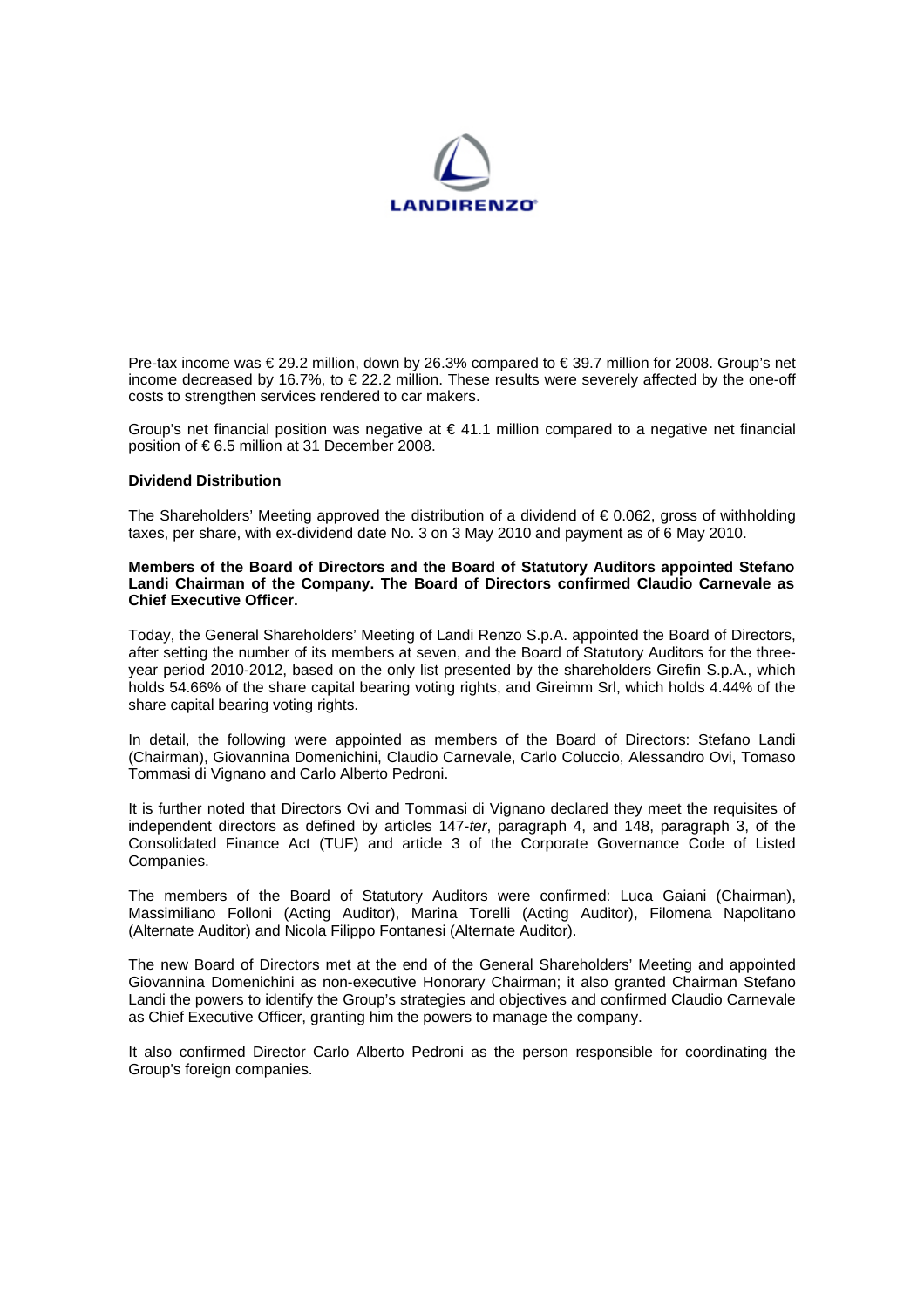

The Board of Directors verified that the Directors Alessandro Ovi and Tomaso Tommasi di Vignano meet the independence requirements established by applicable regulations and the Corporate Governance Code. Director Alessandro Ovi was also appointed as Lead Independent Director.

The Board of Directors appointed the Remuneration Committee and the Internal Control Committee made up of non-executive directors Carlo Coluccio (Chairman), Alessandro Ovi and Tomaso Tommasi di Vignano (both Independent Directors).

Through Girefin S.p.A. and Gireimm. S.r.l., the Chairman indirectly holds 66,495,130 shares, equivalent to 59.11 % of the company's share capital.

Claudio Carnevale holds 3,050 ordinary shares in the company.

The curricula vitae of Directors and Statutory Auditors are available on the corporate website in the section on today's Shareholders' Meeting.

# **Revocation of Prior Authorization to Purchase Treasury Shares and Issue of New Authorisation**

The Shareholders' Meeting resolved to authorise the purchase of treasury shares by the Company, pursuant to article 2357 of the Italian Civil Code, up to a maximum amount of shares having a total nominal value, including any shares held by subsidiaries, not exceeding one-fifth of share capital, after revoking the resolution passed by the ordinary session of the Shareholders' Meeting held on 24 April 2009, to the extent not already executed.

The purpose of said authorisation is to have access to treasury shares to be used in the context of stock-option plans for executive directors and employees, including the executives and collaborators of the Company and its subsidiaries, in the context of acquisitions or in service of the issue of bonds convertible into Company shares. Purchasing shares could also constitute an effective form of investment of the Company's liquidity.

Purchases may be undertaken in one or more tranches, within 18 months of the date of the shareholders' resolution, according to the conditions set out in article 132 of the Consolidated Finance Act and article 144-*bis*, paragraph 1, of the CONSOB Regulations, at a price that may not be 20% higher or 20% lower than the bid price for the stock on the exchange during the session prior to each individual transaction.

The purchase of the Company's ordinary shares shall be undertaken in observance of rules applicable to listed companies, and, specifically, in compliance with the provisions of article 144-*bis*  of the CONSOB Regulations and article 132 of the Consolidated Finance Act, as well as the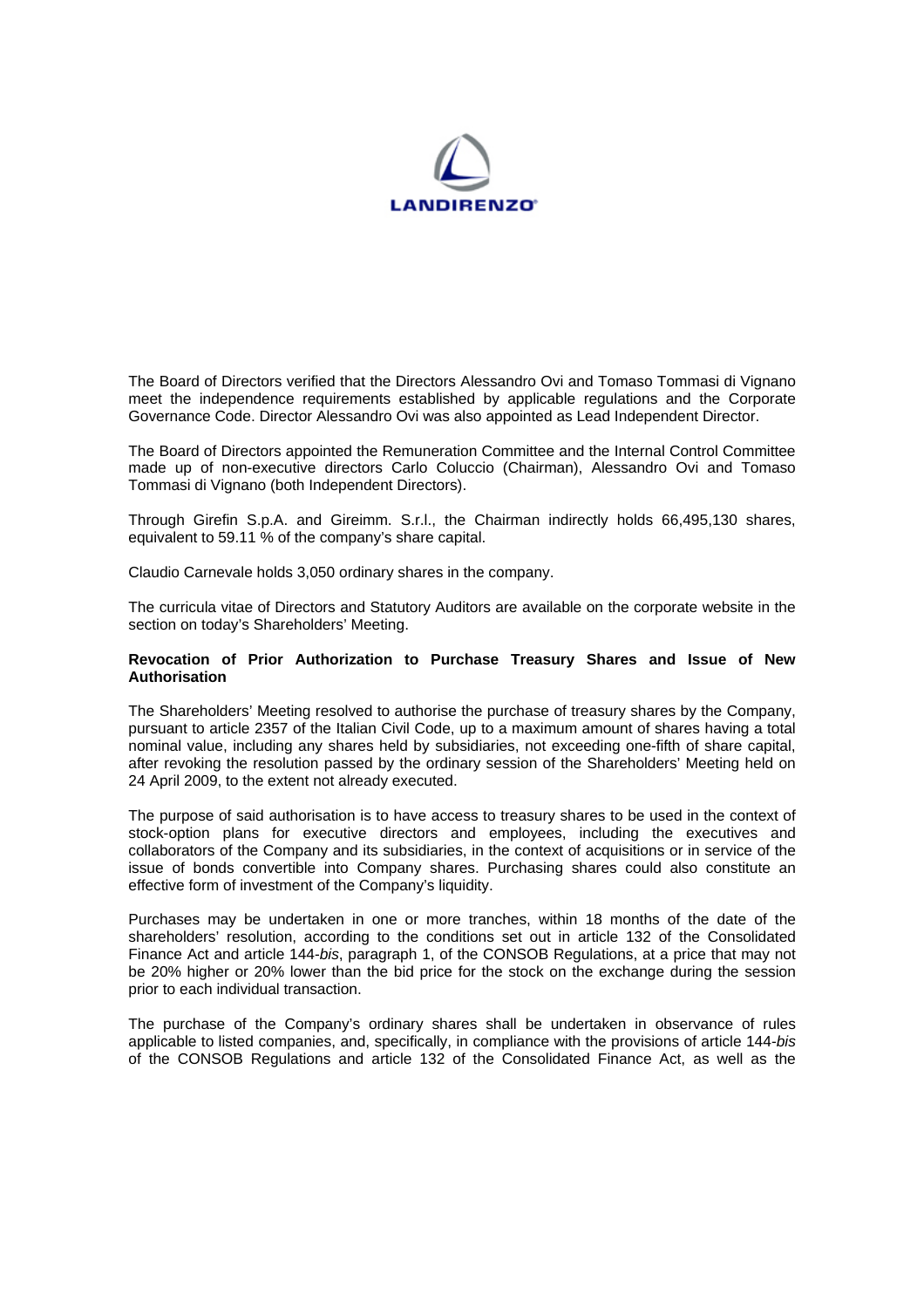

conditions set out in the Stock Exchange Regulations and all other applicable regulations, including the provisions of Directive 2003/6/EC of 28 January 2003 and Community and national implementation measures.

The resolution also granted authorisation to dispose of treasury shares, without time restrictions, even before purchases have been completed, in one or more tranches, on regulated and/or unregulated markets, or off-market, including through offering to the public and/or to the Shareholders institutional placement, placement of warrants, or as consideration for acquisitions of public exchange offerings at a price that may not be either 20% higher or 20% lower than the bid price of the stock on the stock exchange during the session prior to each individual transaction.

As of today's date, Landi Renzo S.p.A. does not hold any treasury shares, either directly or through subsidiaries.

# **Amendments to the Articles of Association**

The General Shareholders' Meeting, in its extraordinary session, approved the amendment to the first paragraph of article 3 of the Articles of Association, which extends the definition of the company's typical activities also to building, assembly and sale of any type of gas plants, as well as eco-compatible electric and electronic components.